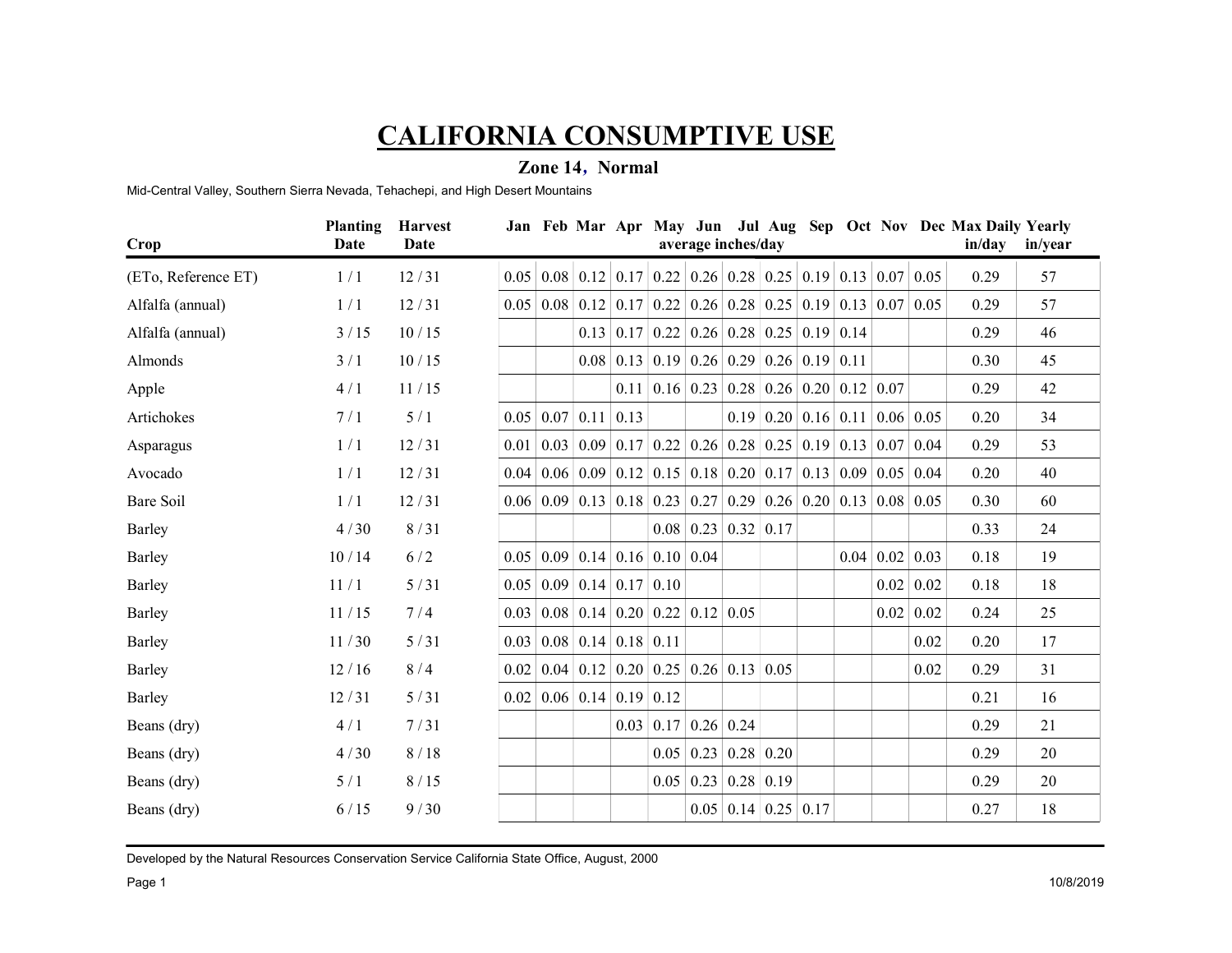### Zone 14 , Normal

|                                                                                  |        |                  |                                                |                                      |                            | <b>CALIFORNIA CONSUMPTIVE USE</b>                                                                         |                                  |                  |      |                |
|----------------------------------------------------------------------------------|--------|------------------|------------------------------------------------|--------------------------------------|----------------------------|-----------------------------------------------------------------------------------------------------------|----------------------------------|------------------|------|----------------|
|                                                                                  |        |                  | Zone 14, Normal                                |                                      |                            |                                                                                                           |                                  |                  |      |                |
| Mid-Central Valley, Southern Sierra Nevada, Tehachepi, and High Desert Mountains |        |                  |                                                |                                      |                            |                                                                                                           |                                  |                  |      |                |
|                                                                                  |        | Planting Harvest |                                                |                                      |                            | Jan Feb Mar Apr May Jun Jul Aug Sep Oct Nov Dec Max Daily Yearly                                          |                                  |                  |      |                |
| Crop                                                                             | Date   | <b>Date</b>      |                                                |                                      |                            | average inches/day                                                                                        |                                  |                  |      | in/day in/year |
| Beans (dry)                                                                      | 6/16   | 9/30             |                                                |                                      |                            | $0.05 \mid 0.14 \mid 0.25 \mid 0.17$                                                                      |                                  |                  | 0.27 | 18             |
| Beans (green)                                                                    | 3/1    | 5/31             |                                                | $0.03$ 0.14 0.21                     |                            |                                                                                                           |                                  |                  | 0.23 | 12             |
| Beets (table)                                                                    | 4/1    | 6/20             |                                                |                                      | $0.14 \mid 0.19 \mid 0.23$ |                                                                                                           |                                  |                  | 0.24 | 14             |
| Broccoli                                                                         | 3/15   | 7/1              |                                                | $0.04 \mid 0.09 \mid 0.22 \mid 0.24$ |                            |                                                                                                           |                                  |                  | 0.26 | 17             |
| Carrots                                                                          | 1/15   | $5/15$           | $0.05 \mid 0.07 \mid 0.12 \mid 0.16 \mid 0.18$ |                                      |                            |                                                                                                           |                                  |                  | 0.18 | 14             |
| Carrots                                                                          | 9/30   | 4/30             | $0.05 \mid 0.08 \mid 0.12 \mid 0.15$           |                                      |                            |                                                                                                           | $0.11 \,   \, 0.06 \,   \, 0.05$ |                  | 0.16 | 18             |
| Celery                                                                           | 9/15   | 1/15             | 0.05                                           |                                      |                            |                                                                                                           | $0.14$   0.11   0.07   0.05      |                  | 0.15 | 10             |
| Cereal Grains                                                                    | 11/1   | 5/31             | $0.05 \mid 0.09 \mid 0.14 \mid 0.17 \mid 0.10$ |                                      |                            |                                                                                                           |                                  | $0.02 \mid 0.02$ | 0.18 | 18             |
| Citrus                                                                           | 1/1    | 12/31            |                                                |                                      |                            | 0.04 0.05 0.08 0.11 0.15 0.17 0.19 0.16 0.13 0.09 0.05 0.04                                               |                                  |                  | 0.19 | 38             |
| Citrus (desert)                                                                  | 1/1    | 12/31            |                                                |                                      |                            | $0.03$   $0.05$   $0.07$   $0.10$   $0.13$   $0.16$   $0.17$   $0.15$   $0.11$   $0.08$   $0.04$   $0.03$ |                                  |                  | 0.17 | 34             |
| Corn (grain)                                                                     | $3/16$ | 8/15             |                                                |                                      |                            | $0.03 \mid 0.05 \mid 0.20 \mid 0.29 \mid 0.28 \mid 0.18$                                                  |                                  |                  | 0.31 | 28             |
| Corn (grain)                                                                     | 4/1    | 8/31             |                                                |                                      |                            | $0.03$ 0.12 0.28 0.30 0.20                                                                                |                                  |                  | 0.32 | 29             |
| Corn (grain)                                                                     | 4/2    | $8/25$           |                                                |                                      |                            | $0.03$ 0.13 0.28 0.30 0.20                                                                                |                                  |                  | 0.32 | 27             |
| Corn (grain)                                                                     | 4/16   | 9/15             |                                                |                                      |                            | $0.04 \mid 0.06 \mid 0.23 \mid 0.31 \mid 0.24 \mid 0.14$                                                  |                                  |                  | 0.32 | 29             |
| Corn (grain)                                                                     | 4/30   | 9/8              |                                                |                                      |                            | $0.05 \mid 0.20 \mid 0.31 \mid 0.23 \mid 0.14$                                                            |                                  |                  | 0.32 | 25             |
| Corn (grain)                                                                     | 5/1    | 9/30             |                                                |                                      |                            | $0.04$ 0.15 0.30 0.27 0.15                                                                                |                                  |                  | 0.32 | 28             |
| Corn (grain)                                                                     | $5/16$ | 9/30             |                                                |                                      |                            | $0.05 \mid 0.09 \mid 0.28 \mid 0.27 \mid 0.16 \mid$                                                       |                                  |                  | 0.31 | 25             |
| Corn (grain)                                                                     | $6/16$ | $10/15$          |                                                |                                      |                            | $0.05 \mid 0.12 \mid 0.26 \mid 0.20 \mid 0.11$                                                            |                                  |                  | 0.28 | 20             |
| Corn (grain)                                                                     | $6/17$ | 10/20            |                                                |                                      |                            | $0.05 \mid 0.10 \mid 0.25 \mid 0.20 \mid 0.11$                                                            |                                  |                  | 0.28 | 20             |
| Corn (silage)                                                                    | 4/2    | 8/25             |                                                |                                      |                            | $0.03$ 0.13 0.28 0.31 0.28                                                                                |                                  |                  | 0.32 | 30             |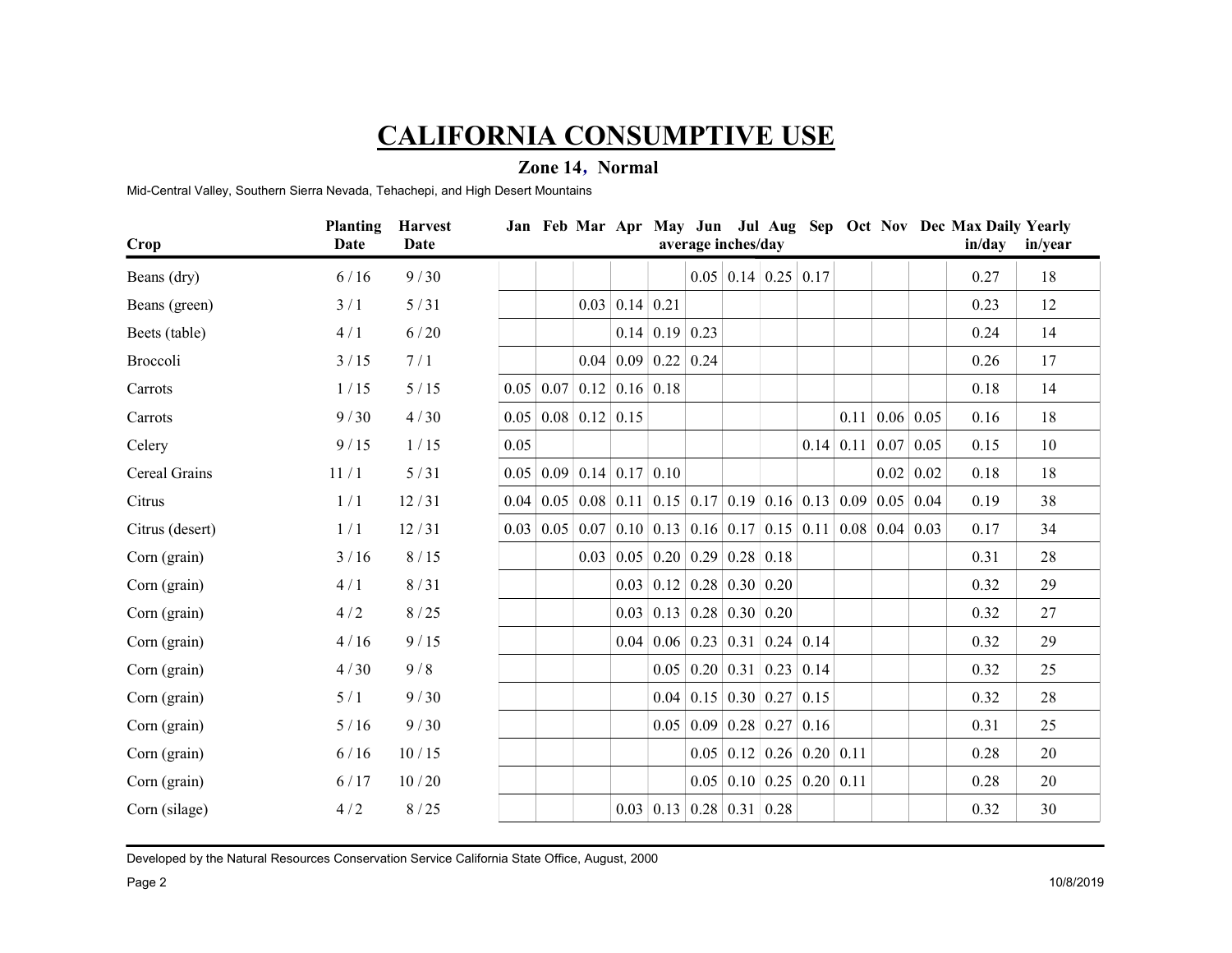### Zone 14 , Normal

|                                                                                  |        |                         |                    | <b>CALIFORNIA CONSUMPTIVE USE</b>                                                                                                   |                                                          |                             |                                      |                  |      |                |
|----------------------------------------------------------------------------------|--------|-------------------------|--------------------|-------------------------------------------------------------------------------------------------------------------------------------|----------------------------------------------------------|-----------------------------|--------------------------------------|------------------|------|----------------|
|                                                                                  |        |                         |                    | Zone 14, Normal                                                                                                                     |                                                          |                             |                                      |                  |      |                |
| Mid-Central Valley, Southern Sierra Nevada, Tehachepi, and High Desert Mountains |        |                         |                    |                                                                                                                                     |                                                          |                             |                                      |                  |      |                |
|                                                                                  |        | <b>Planting Harvest</b> |                    | Jan Feb Mar Apr May Jun Jul Aug Sep Oct Nov Dec Max Daily Yearly                                                                    |                                                          |                             |                                      |                  |      |                |
| Crop                                                                             | Date   | Date                    |                    | average inches/day                                                                                                                  |                                                          |                             |                                      |                  |      | in/day in/year |
| Corn (silage)                                                                    | 4/30   | 9/8                     |                    |                                                                                                                                     | $0.05 \mid 0.20 \mid 0.31 \mid 0.27 \mid 0.23$           |                             |                                      |                  | 0.32 | 27             |
| Corn (silage)                                                                    | 5/1    | 8/15                    |                    |                                                                                                                                     | $0.06 \mid 0.24 \mid 0.31 \mid 0.28$                     |                             |                                      |                  | 0.32 | 23             |
| Corn (silage)                                                                    | 6/17   | 10/20                   |                    |                                                                                                                                     | $0.05$ 0.10 0.25 0.21 0.15                               |                             |                                      |                  | 0.28 | 21             |
| Cotton                                                                           | 3/31   | 10/31                   |                    | $\vert 0.03 \vert 0.06 \vert 0.16 \vert 0.27 \vert 0.27 \vert 0.21 \vert 0.11$                                                      |                                                          |                             |                                      |                  | 0.30 | 34             |
| Cotton                                                                           | 4/1    | 9/30                    |                    | $0.03   0.07   0.19   0.30   0.27   0.17$                                                                                           |                                                          |                             |                                      |                  | 0.32 | 32             |
| Cotton                                                                           | 4/16   | 10/15                   |                    | $\vert 0.03 \vert 0.04 \vert 0.14 \vert 0.27 \vert 0.27 \vert 0.20 \vert 0.11$                                                      |                                                          |                             |                                      |                  | 0.30 | 30             |
| Cotton                                                                           | 5/1    | 10/15                   |                    |                                                                                                                                     | $0.04$ 0.10 0.24 0.27 0.20 0.11                          |                             |                                      |                  | 0.29 | 28             |
| Cotton                                                                           | 5/1    | 10/31                   |                    |                                                                                                                                     | $0.04 \mid 0.08 \mid 0.21 \mid 0.27 \mid 0.21 \mid 0.12$ |                             |                                      |                  | 0.28 | 28             |
| Crucifers                                                                        | 8/1    | 11/15                   |                    |                                                                                                                                     |                                                          | $0.07$   0.12   0.13   0.08 |                                      |                  | 0.15 | 11             |
| Cucumber                                                                         | 3/15   | $6/15$                  |                    | $0.11 \,   \, 0.14 \,   \, 0.19 \,   \, 0.21$                                                                                       |                                                          |                             |                                      |                  | 0.22 | 15             |
| Eggplant                                                                         | 4/1    | 11/15                   |                    | $\vert 0.14 \vert \vert 0.18 \vert \vert 0.22 \vert \vert 0.24 \vert \vert 0.22 \vert \vert 0.17 \vert \vert 0.11 \vert \vert 0.07$ |                                                          |                             |                                      |                  | 0.25 | 40             |
| Evergreen                                                                        | 1/1    | 12/31                   |                    | $0.03$ 0.05 0.07 0.10 0.13 0.16 0.17 0.15 0.11 0.08 0.04 0.03                                                                       |                                                          |                             |                                      |                  | 0.17 | 34             |
| Grapevines                                                                       | 4/1    | 11/1                    |                    | $\vert 0.09 \vert 0.16 \vert 0.21 \vert 0.22 \vert 0.20 \vert 0.14 \vert 0.06$                                                      |                                                          |                             |                                      |                  | 0.23 | 33             |
| Kiwifruit                                                                        | 5/1    | 10/31                   |                    |                                                                                                                                     | $0.14 \mid 0.28 \mid 0.31 \mid 0.27 \mid 0.21 \mid 0.14$ |                             |                                      |                  | 0.32 | 41             |
| Lentil                                                                           | $6/15$ | 9/30                    |                    |                                                                                                                                     | $0.05 \mid 0.21 \mid 0.25 \mid 0.13$                     |                             |                                      |                  | 0.28 | 19             |
| Lettuce                                                                          | 3/15   | 7/15                    |                    | $0.11 \mid 0.14 \mid 0.18 \mid 0.22 \mid 0.24$                                                                                      |                                                          |                             |                                      |                  | 0.24 | 21             |
| Lettuce                                                                          | 8/31   | 12/31                   |                    |                                                                                                                                     |                                                          |                             | $0.15 \mid 0.10 \mid 0.06 \mid 0.04$ |                  | 0.17 | 11             |
| Lettuce                                                                          | 10/31  | 3/31                    | 0.05   0.07   0.10 |                                                                                                                                     |                                                          |                             |                                      | $0.06 \mid 0.04$ | 0.12 | 10             |
| Melon                                                                            | $2/15$ | $6/30$                  |                    | $0.07$ 0.10 0.16 0.21 0.23                                                                                                          |                                                          |                             |                                      |                  | 0.24 | 22             |
| Melon                                                                            | 3/16   | 7/31                    |                    | $0.11 \,   \, 0.14 \,   \, 0.20 \,   \, 0.25 \,   \, 0.25$                                                                          |                                                          |                             |                                      |                  | 0.27 | 27             |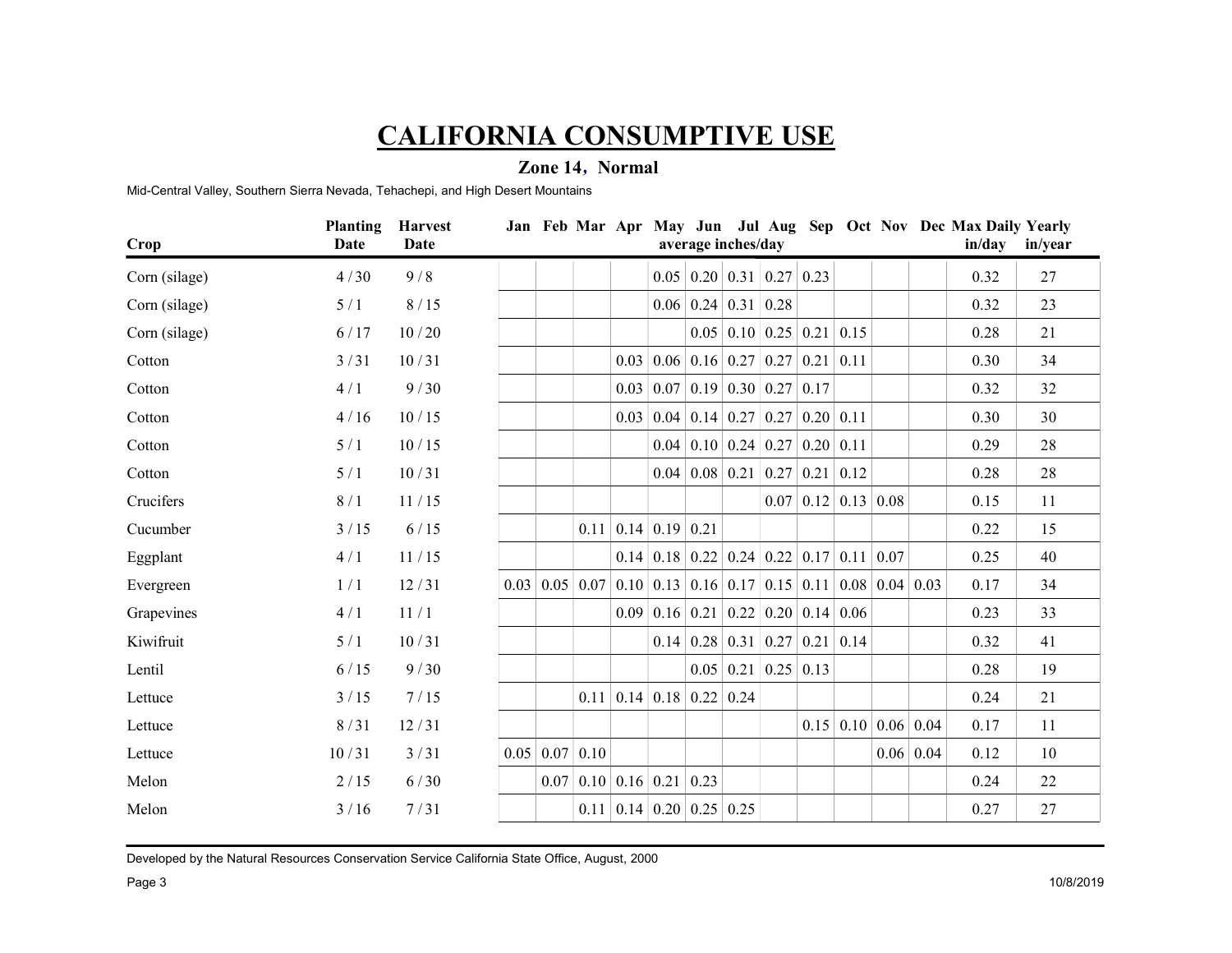### Zone 14 , Normal

|                                                                                  |        |                         |                                                                    |                                                            | <b>CALIFORNIA CONSUMPTIVE USE</b>                                                                                    |                   |      |                |
|----------------------------------------------------------------------------------|--------|-------------------------|--------------------------------------------------------------------|------------------------------------------------------------|----------------------------------------------------------------------------------------------------------------------|-------------------|------|----------------|
|                                                                                  |        |                         | Zone 14, Normal                                                    |                                                            |                                                                                                                      |                   |      |                |
| Mid-Central Valley, Southern Sierra Nevada, Tehachepi, and High Desert Mountains |        |                         |                                                                    |                                                            |                                                                                                                      |                   |      |                |
|                                                                                  |        | <b>Planting Harvest</b> |                                                                    |                                                            | Jan Feb Mar Apr May Jun Jul Aug Sep Oct Nov Dec Max Daily Yearly                                                     |                   |      |                |
| Crop                                                                             | Date   | Date                    |                                                                    |                                                            | average inches/day                                                                                                   |                   |      | in/day in/year |
| Melon                                                                            | 4/1    | 11/15                   |                                                                    |                                                            | $0.14$   0.18   0.22   0.26   0.23   0.18   0.12   0.07                                                              |                   | 0.27 | 41             |
| Melon                                                                            | 4/16   | 8/15                    |                                                                    | $0.15 \mid 0.18 \mid 0.24 \mid 0.26 \mid 0.21$             |                                                                                                                      |                   | 0.27 | 26             |
| Millet                                                                           | 11/1   | 5/31                    | $0.05 \mid 0.08 \mid 0.12 \mid 0.15 \mid 0.11$                     |                                                            |                                                                                                                      | $0.02 \mid 0.03$  | 0.16 | 17             |
| Oats                                                                             | 11/1   | 5/31                    | $0.05 \mid 0.09 \mid 0.14 \mid 0.17 \mid 0.10$                     |                                                            |                                                                                                                      | $0.02 \mid 0.02$  | 0.18 | 18             |
| Olives                                                                           | 1/1    | 12/31                   |                                                                    |                                                            | 0.04 0.06 0.09 0.12 0.15 0.18 0.20 0.17 0.13 0.09 0.05 0.04                                                          |                   | 0.20 | 40             |
| Onion (dry)                                                                      | 3/1    | 8/31                    |                                                                    | $0.10 \mid 0.15 \mid 0.20 \mid 0.24 \mid 0.25 \mid 0.20$   |                                                                                                                      |                   | 0.26 | 35             |
| Onion (dry)                                                                      | 3/1    | 10/1                    |                                                                    |                                                            | $0.10 \mid 0.15 \mid 0.20 \mid 0.24 \mid 0.25 \mid 0.22 \mid 0.15$                                                   |                   | 0.26 | 40             |
| Onion (dry)                                                                      | 9/16   | 5/31                    | $0.05 \mid 0.07 \mid 0.11 \mid 0.15 \mid 0.17$                     |                                                            | $0.14$ 0.10 0.07 0.05                                                                                                |                   | 0.18 | 25             |
| Onion (dry)                                                                      | 11/16  | 7/31                    | $0.05 \mid 0.07 \mid 0.11 \mid 0.16 \mid 0.20 \mid 0.22 \mid 0.22$ |                                                            |                                                                                                                      | $0.05 \, \, 0.04$ | 0.23 | 33             |
| Onion (dry)                                                                      | 12/31  | $5/31$                  | 0.04 0.07 0.11 0.15 0.18                                           |                                                            |                                                                                                                      |                   | 0.18 | 17             |
| Onion (green)                                                                    | 3/1    | 8/1                     |                                                                    | $0.10 \mid 0.14 \mid 0.18 \mid 0.22 \mid 0.25$             |                                                                                                                      |                   | 0.25 | 27             |
| Pasture                                                                          | 1/1    | 12/31                   |                                                                    |                                                            | $0.05 \mid 0.08 \mid 0.12 \mid 0.17 \mid 0.22 \mid 0.26 \mid 0.28 \mid 0.25 \mid 0.19 \mid 0.13 \mid 0.07 \mid 0.05$ |                   | 0.29 | 57             |
| Pasture                                                                          | $11/1$ | $5/31$                  | $0.05 \mid 0.08 \mid 0.12 \mid 0.17 \mid 0.22 \mid$                |                                                            |                                                                                                                      | 0.07 0.05         | 0.24 | 23             |
| Peas                                                                             | 3/1    | $5/31$                  |                                                                    | $0.04 \mid 0.15 \mid 0.21$                                 |                                                                                                                      |                   | 0.24 | 12             |
| Peppers                                                                          | 3/1    | 8/31                    |                                                                    | $0.10 \mid 0.14 \mid 0.20 \mid 0.24 \mid 0.26 \mid 0.22$   |                                                                                                                      |                   | 0.27 | 35             |
| Potato                                                                           | 2/1    | $6/15$                  |                                                                    | $0.07$ 0.10 0.15 0.18 0.18                                 |                                                                                                                      |                   | 0.19 | 18             |
| Potato                                                                           | 3/1    | 6/30                    |                                                                    | $0.10 \mid 0.14 \mid 0.19 \mid 0.20 \mid$                  |                                                                                                                      |                   | 0.21 | 19             |
| Potato                                                                           | 4/15   | 8/15                    |                                                                    | $0.15 \,   \, 0.18 \,   \, 0.22 \,   \, 0.23 \,   \, 0.19$ |                                                                                                                      |                   | 0.25 | 24             |
| Potato                                                                           | 4/30   | 9/30                    |                                                                    |                                                            | $0.18$ 0.21 0.24 0.21 0.15                                                                                           |                   | 0.25 | 30             |
| Potato                                                                           | 12/1   | $5/15$                  | $\vert 0.04 \vert 0.07 \vert 0.10 \vert 0.14 \vert 0.15 \vert$     |                                                            |                                                                                                                      | 0.04              | 0.15 | 14             |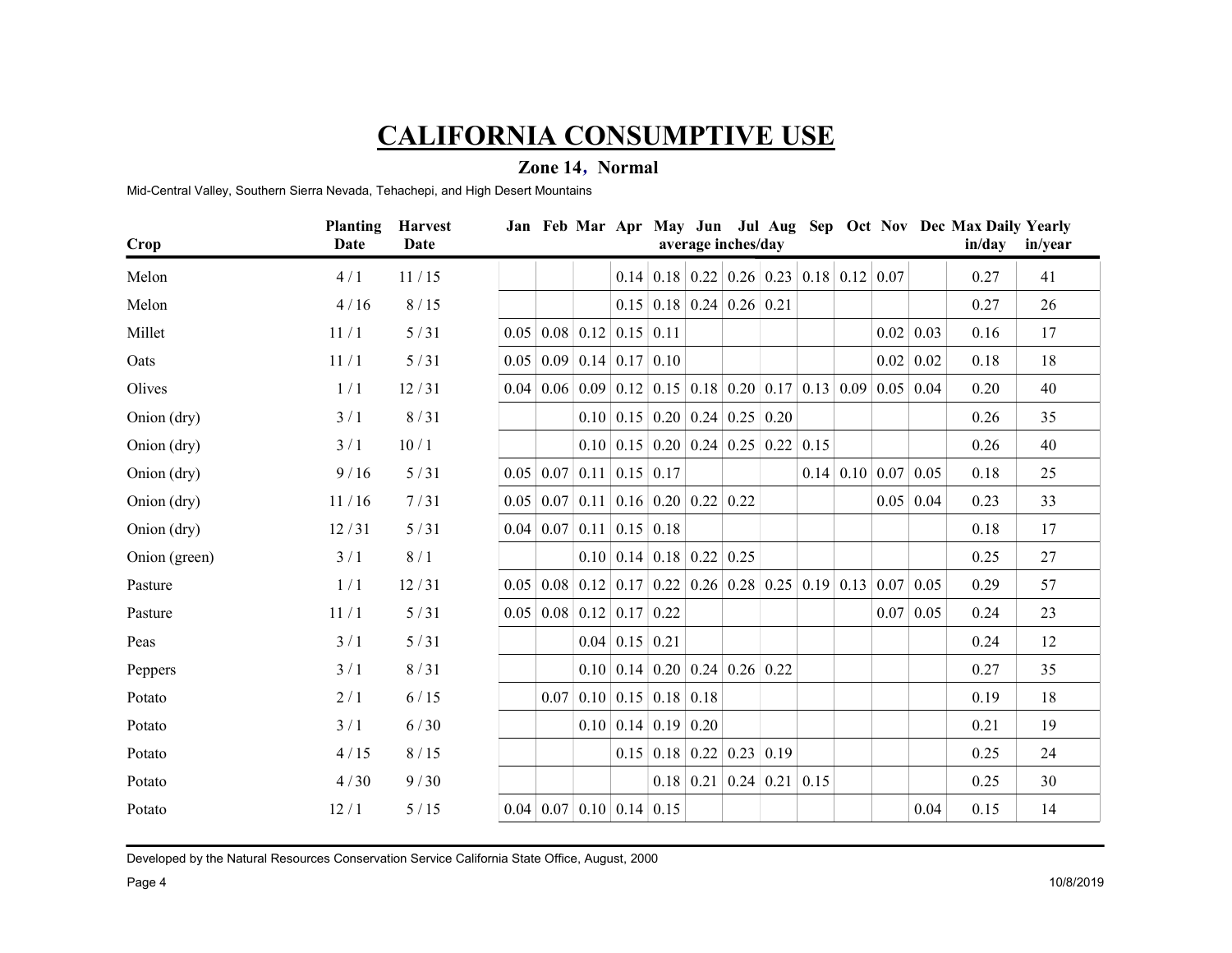### Zone 14 , Normal

|                                                                                  |        |                         |                           |      | <b>CALIFORNIA CONSUMPTIVE USE</b>                                                         |                           |                     |      |                |
|----------------------------------------------------------------------------------|--------|-------------------------|---------------------------|------|-------------------------------------------------------------------------------------------|---------------------------|---------------------|------|----------------|
|                                                                                  |        |                         | Zone 14, Normal           |      |                                                                                           |                           |                     |      |                |
| Mid-Central Valley, Southern Sierra Nevada, Tehachepi, and High Desert Mountains |        |                         |                           |      |                                                                                           |                           |                     |      |                |
|                                                                                  |        | <b>Planting Harvest</b> |                           |      | Jan Feb Mar Apr May Jun Jul Aug Sep Oct Nov Dec Max Daily Yearly                          |                           |                     |      |                |
| Crop                                                                             | Date   | <b>Date</b>             |                           |      | average inches/day                                                                        |                           |                     |      | in/day in/year |
| Radishes                                                                         | 4/1    | 5/1                     |                           | 0.13 |                                                                                           |                           |                     | 0.15 | $\overline{4}$ |
| Rice                                                                             | 4/1    | 8/31                    |                           |      | $0.19 \mid 0.24 \mid 0.29 \mid 0.31 \mid 0.25$                                            |                           |                     | 0.32 | 39             |
| Rice                                                                             | 5/1    | 9/30                    |                           |      | $0.24 \mid 0.29 \mid 0.31 \mid 0.27 \mid 0.20$                                            |                           |                     | 0.32 | 39             |
| Rice                                                                             | $5/13$ | 10/31                   |                           |      | $0.25 \mid 0.29 \mid 0.31 \mid 0.27 \mid 0.21 \mid 0.13$                                  |                           |                     | 0.32 | 41             |
| Safflower                                                                        | 4/1    | 7/31                    |                           |      | $0.04 \mid 0.19 \mid 0.29 \mid 0.22$                                                      |                           |                     | 0.31 | 22             |
| Sorghum                                                                          | 2/28   | 7/31                    |                           |      | $0.02$ 0.03 0.12 0.24 0.28 0.21                                                           |                           |                     | 0.29 | 27             |
| Sorghum                                                                          | 3/31   | 8/31                    |                           |      | $0.04$ 0.15 0.28 0.30 0.19                                                                |                           |                     | 0.32 | 29             |
| Sorghum                                                                          | 4/1    | 11/15                   |                           |      | $0.03$ 0.08 0.21 0.31 0.27 0.20 0.11 0.05                                                 |                           |                     | 0.32 | 38             |
| Sorghum                                                                          | $5/13$ | 9/29                    |                           |      | $0.05 \mid 0.13 \mid 0.30 \mid 0.27 \mid 0.15$                                            |                           |                     | 0.32 | 26             |
| Sorghum                                                                          | $5/31$ | 10/31                   |                           |      | $0.06$ 0.19 0.27 0.21 0.10                                                                |                           |                     | 0.29 | 25             |
| Sorghum                                                                          | $6/17$ | 10/27                   |                           |      | $0.05$ 0.12 0.26 0.21 0.10                                                                |                           |                     | 0.28 | 21             |
| Sorghum                                                                          | 7/1    | 10/31                   |                           |      | $0.07$ 0.22 0.21 0.11                                                                     |                           |                     | 0.26 | 18             |
| Sorghum                                                                          | 7/30   | 11/30                   |                           |      | $0.05$ 0.07 0.17 0.14 0.06                                                                |                           |                     | 0.20 | 13             |
| Spinach                                                                          | 11/15  | 1/31                    | 0.05                      |      |                                                                                           |                           | $0.05 \,   \, 0.04$ | 0.06 | $\overline{4}$ |
| Squash                                                                           | 1/15   | 4/15                    | 0.03   0.06   0.10   0.12 |      |                                                                                           |                           |                     | 0.12 | $\tau$         |
| Squash                                                                           | 8/31   | 12/31                   |                           |      |                                                                                           | 0.10   0.09   0.06   0.04 |                     | 0.11 | 9              |
| Squash                                                                           | 12/31  | 4/30                    | 0.03   0.06   0.10   0.13 |      |                                                                                           |                           |                     | 0.14 | $\overline{9}$ |
| Stone fruits                                                                     | 3/1    | 10/15                   |                           |      | $0.08$ 0.13 0.19 0.26 0.29 0.26 0.19 0.11                                                 |                           |                     | 0.30 | 45             |
| Strawberries w/mulch                                                             | 5/1    | 9/30                    |                           |      | $0.05 \mid 0.12 \mid 0.19 \mid 0.17 \mid 0.13$                                            |                           |                     | 0.20 | 20             |
| Sugarbeet                                                                        | 1/29   | 8/25                    |                           |      | $\vert 0.01 \vert 0.02 \vert 0.05 \vert 0.15 \vert 0.24 \vert 0.29 \vert 0.30 \vert 0.25$ |                           |                     | 0.32 | 38             |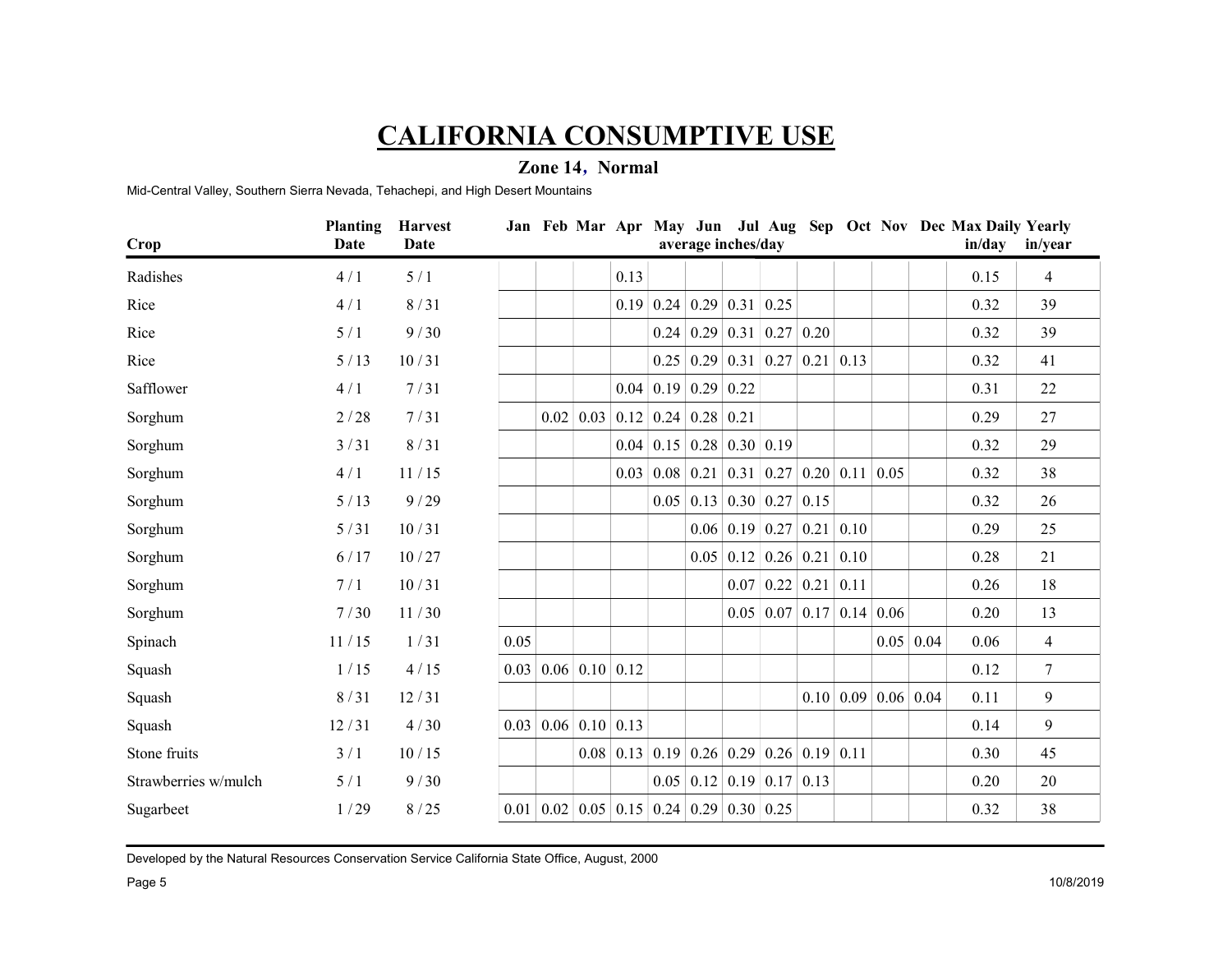### Zone 14 , Normal

|                                                                                  |        |                                 | <b>CALIFORNIA CONSUMPTIVE USE</b>         |                                  |                                                               |                                                                                        |                    |      |                |
|----------------------------------------------------------------------------------|--------|---------------------------------|-------------------------------------------|----------------------------------|---------------------------------------------------------------|----------------------------------------------------------------------------------------|--------------------|------|----------------|
| Mid-Central Valley, Southern Sierra Nevada, Tehachepi, and High Desert Mountains |        |                                 | Zone 14, Normal                           |                                  |                                                               |                                                                                        |                    |      |                |
|                                                                                  |        |                                 |                                           |                                  |                                                               |                                                                                        |                    |      |                |
| Crop                                                                             | Date   | Planting Harvest<br><b>Date</b> |                                           |                                  | average inches/day                                            | Jan Feb Mar Apr May Jun Jul Aug Sep Oct Nov Dec Max Daily Yearly                       |                    |      | in/day in/year |
| Sugarbeet                                                                        | 2/1    | 8/31                            |                                           |                                  | $0.02$   0.05   0.14   0.24   0.29   0.31   0.25              |                                                                                        |                    | 0.32 | 39             |
| Sugarbeet                                                                        | 3/1    | 11/1                            |                                           |                                  |                                                               | $0.02   0.06   0.15   0.27   0.31   0.27   0.20   0.13$                                |                    | 0.32 | 43             |
| Sugarbeet                                                                        | 3/15   | 9/30                            |                                           |                                  |                                                               | $0.03   0.05   0.15   0.28   0.31   0.27   0.19$                                       |                    | 0.32 | 38             |
| Sugarbeet                                                                        | 3/16   | 9/15                            |                                           |                                  |                                                               | $0.03$   0.05   0.17   0.28   0.31   0.26   0.20                                       |                    | 0.32 | 36             |
| Sugarbeet                                                                        | 4/2    | 12/31                           |                                           |                                  |                                                               | $0.03 \mid 0.06 \mid 0.15 \mid 0.25 \mid 0.27 \mid 0.21 \mid 0.14 \mid 0.08 \mid 0.05$ |                    | 0.29 | 38             |
| Sugarbeet                                                                        | 5/1    | 12/15                           |                                           |                                  |                                                               | $0.04 \mid 0.09 \mid 0.21 \mid 0.26 \mid 0.21 \mid 0.14 \mid 0.08 \mid 0.05$           |                    | 0.28 | 32             |
| Sugarbeet                                                                        | 6/16   | 3/15                            | $0.06 \mid 0.08 \mid 0.11$                |                                  |                                                               | $0.05   0.06   0.10   0.14   0.13   0.08   0.06$                                       |                    | 0.15 | 24             |
| Sugarbeet                                                                        | $6/30$ | 4/30                            | $0.06 \mid 0.09 \mid 0.13 \mid 0.17$      |                                  |                                                               | $0.06 \mid 0.06 \mid 0.10 \mid 0.10 \mid 0.08 \mid 0.06$                               |                    | 0.18 | 27             |
| Sugarbeet                                                                        | 9/30   | 6/30                            | $0.05   0.09   0.13   0.19   0.24   0.26$ |                                  |                                                               |                                                                                        | 0.03   0.02   0.03 | 0.26 | 31             |
| Sunflower                                                                        | 5/1    | 9/10                            |                                           |                                  |                                                               | $\vert 0.05 \vert 0.19 \vert 0.31 \vert 0.24 \vert 0.11$                               |                    | 0.32 | 25             |
| Tomato                                                                           | 1/31   | $6/30$                          |                                           | 0.02   0.06   0.18   0.25   0.23 |                                                               |                                                                                        |                    | 0.28 | 23             |
| Tomato                                                                           | $2/15$ | $5/31$                          |                                           | 0.03   0.06   0.19   0.21        |                                                               |                                                                                        |                    | 0.24 | 14             |
| Tomato                                                                           | $2/26$ | 8/11                            |                                           |                                  | $0.03   0.04   0.08   0.23   0.30   0.29   0.19$              |                                                                                        |                    | 0.32 | 31             |
| Tomato                                                                           | 3/1    | 8/15                            |                                           |                                  | $0.04 \mid 0.07 \mid 0.22 \mid 0.30 \mid 0.30 \mid 0.20 \mid$ |                                                                                        |                    | 0.33 | 31             |
| Tomato                                                                           | 3/23   | 8/2                             |                                           |                                  | $0.04 \mid 0.05 \mid 0.19 \mid 0.30 \mid 0.27 \mid 0.18 \mid$ |                                                                                        |                    | 0.32 | 25             |
| Tomato                                                                           | 4/1    | 8/31                            |                                           |                                  | $0.05$ 0.11 0.28 0.32 0.23                                    |                                                                                        |                    | 0.33 | 30             |
| Tomato                                                                           | 4/2    | 9/8                             |                                           |                                  |                                                               | $0.05$ 0.10 0.26 0.32 0.25 0.15                                                        |                    | 0.33 | 31             |
| Tomato                                                                           | 4/30   | 9/22                            |                                           |                                  |                                                               | $0.07$ 0.14 0.31 0.28 0.17                                                             |                    | 0.33 | 28             |
| Tomato                                                                           | 5/1    | 9/15                            |                                           |                                  |                                                               | $0.07$ 0.15 0.31 0.27 0.16                                                             |                    | 0.33 | 27             |
| Tomato                                                                           | 6/3    | 9/29                            |                                           |                                  |                                                               | $0.08$ 0.19 0.28 0.18                                                                  |                    | 0.31 | 22             |